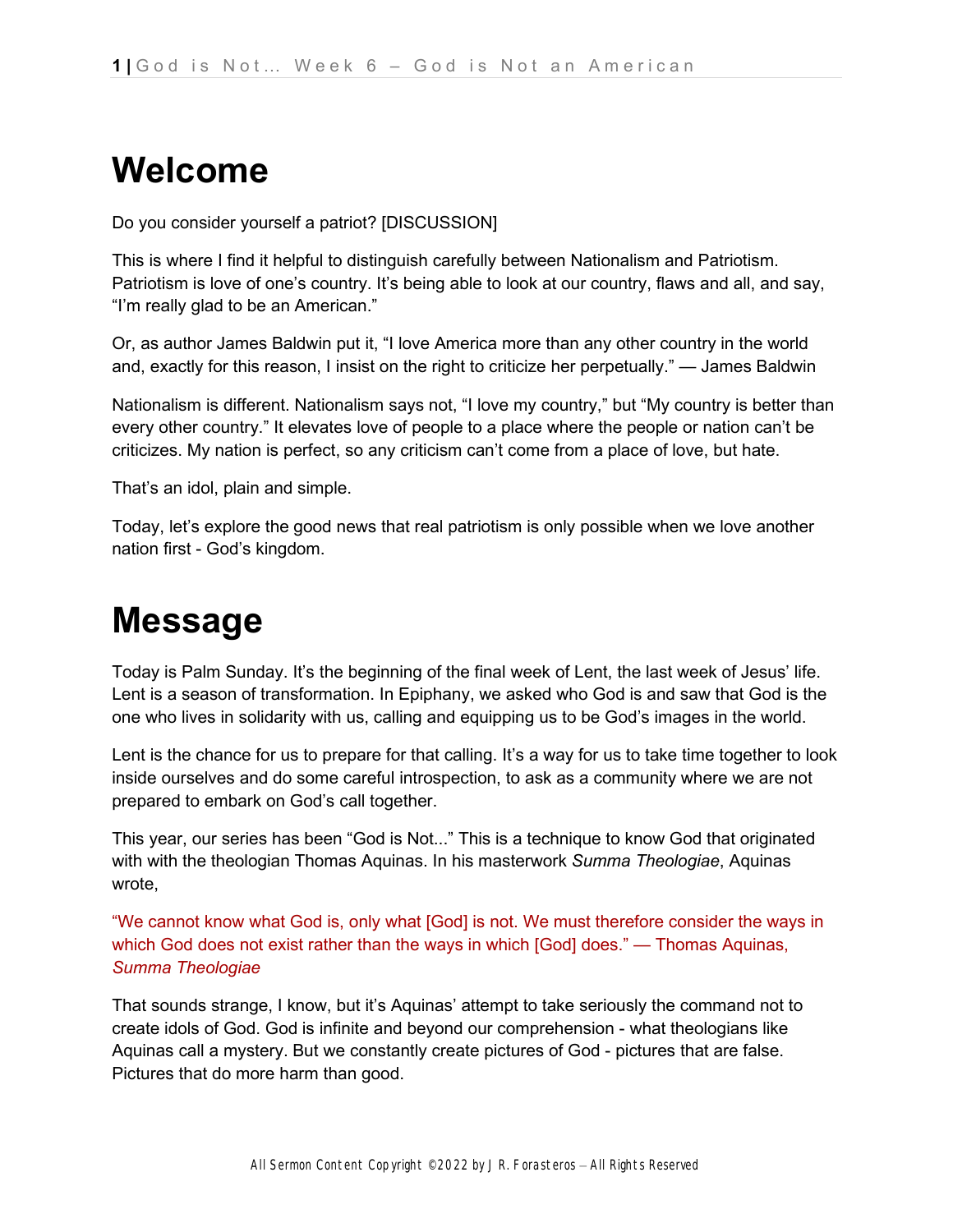Like Michelangelo carving the David, we're carving away the things God is not as a way to see more clearly the divine mystery that is God. As we see what God is not, we are more clearly able to confess our participation in those things and turn from them.

We began by confessing that God is beyond us - unknowable except where God chooses to be known. We faced our own propensity to play God. Tim challenged us to refuse the god of money. And last week, Sonya invited us into a deep understanding of how God engages our past. We looked at the idolatry of the family, race and gender.

Today, Palm Sunday, is a day where we confront the final idol of our series, Nationalism. To but it bluntly, God is not an American.

I know just saying that can raise our hackles. Many of us have grown up hearing that America is God's chosen nation. Ronald Reagan popularized the image of American democracy as a shining city on a hill, appropriating Jesus' description of the Church in the Sermon on the Mount. In fact, going as far back as the first English colonizers to settle on the East Coast, European immigrants have imagined America to be a new Promised Land, and themselves latter-day Israelites and the native nations Canaanites God commanded them to exterminate.

So when some of us hear, "God is not an American," it feels deeply wrong. It feels like an attack on our identity. It feels like we're being told to hate America. But this is where I want us to hold on to the distinction between patriotism and nationalism.

Because God has a lot to say about Nationalism. I'm sure you know that America didn't invent Nationalism. The line between patriotism and nationalism is fine, and people have been idolizing their countries for basically as long as we've had countries.

#### Turn with us t[o](https://ref.ly/logosref/bible$2Bnlt.23.49) [Isaiah 49.](https://ref.ly/logosref/bible$2Bnlt.23.49)

Israel in particularly struggled with this, and it was perhaps made worse by the fact that they actually *were* God's chosen people.

When God led Israel out of Egypt, God made a covenant with them. "If you will be my people, I will be your God. I will make you my special nation, and you will be a kingdom of priests."

In other words, God chose Israel specifically to join God in healing the whole world (God wanted to make them priests to the whole world).

So from the beginning, Israel's chosenness wasn't about God loving them more, but a privilege God extended to them to *join God in loving the whole world*.

You can imagine how easy it is to forget that, can't you? To slide from 'chosen because God is good' to 'chosen because I'm good'?

This passage is one of the famous 'suffering servant' texts. God speaks to an anonymous servant. Scholars are divided - was this servant a real person? Maybe the prophet? Did he represent Israel as a whole? Early Christians saw Jesus in the figure of the servant.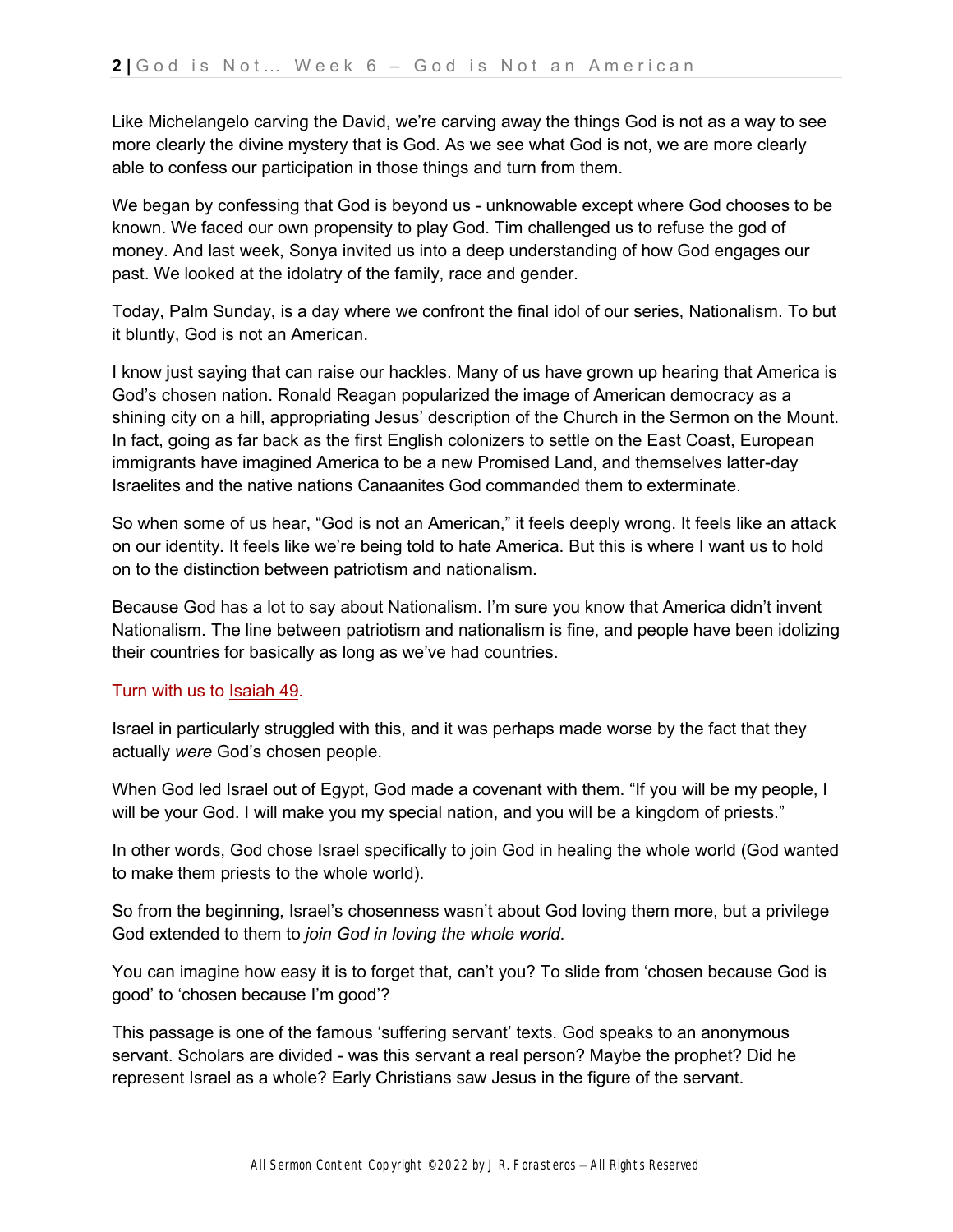So who is the servant? The servant is all of us, if we will listen to God's call:

And now the Lord speaks the one who formed me in my mother's womb to be his servant, who commissioned me to bring Israel back to him.

The Lord has honored me, and my God has given me strength. He says, "You will do more than restore the people of Israel to me. I will make you a light to the Gentiles, and you will bring my salvation to the ends of the earth."

The Lord, the Redeemer and Holy One of Israel, says to the one who is despised and rejected by the nations, to the one who is the servant of rulers:

"Kings will stand at attention when you pass by. Princes will also bow low because of the Lord, the faithful one, the Holy One of Israel, who has chosen you." -- Isaiah 49:5–7 (NLT)

You can hear in this section, God reaffirming the servant's call. God will make us a 'light to the Gentiles' - that echoes the kingdom of priests language from Exodus.

Even in the midst of a hostile world, one that has evicerated their nation, destroyed everything that gave their world meaning, God reminds them of their calling.

All these nations who despise them, all these nations who look down on them and consider them as nothing - these are the very nations God created them and called them to serve.

And the day is coming when they will see that light.

It's not hard to see why the early church found Jesus in these passages, is it?

Today is Palm Sunday, the first day of Holy Week. We call it Palm Sunday because of how Jesus arrives in Jerusalem. In Matthew's account of Jesus' life, he spends his time in northern Israel. If you were here last week, you may remember me describing Jesus' experience in the transfiguration as a sort of hinge-point for his ministry. He came down the mountain ready to go to Jerusalem, to confront the powers corrupting God's world.

Palm Sunday is the day he arrives. It's the week of Passover, so Jesus is traveling with a massive throng of pilgrims. And they're all coming from the North, so many of them are whispering that rumor that's been spreading:

Jesus is the messiah.

He's the promised king, come to make Israel great again. And now he's headed to Jerusalem, the seat of power. During Passover - the holiday that celebrates God freeing Israel from Egypt.

Imagine there was a guy running around the Midwest talking about liberty and justice for all Americans. And then he announced that, on July 4th weekend, he was headed to Washington,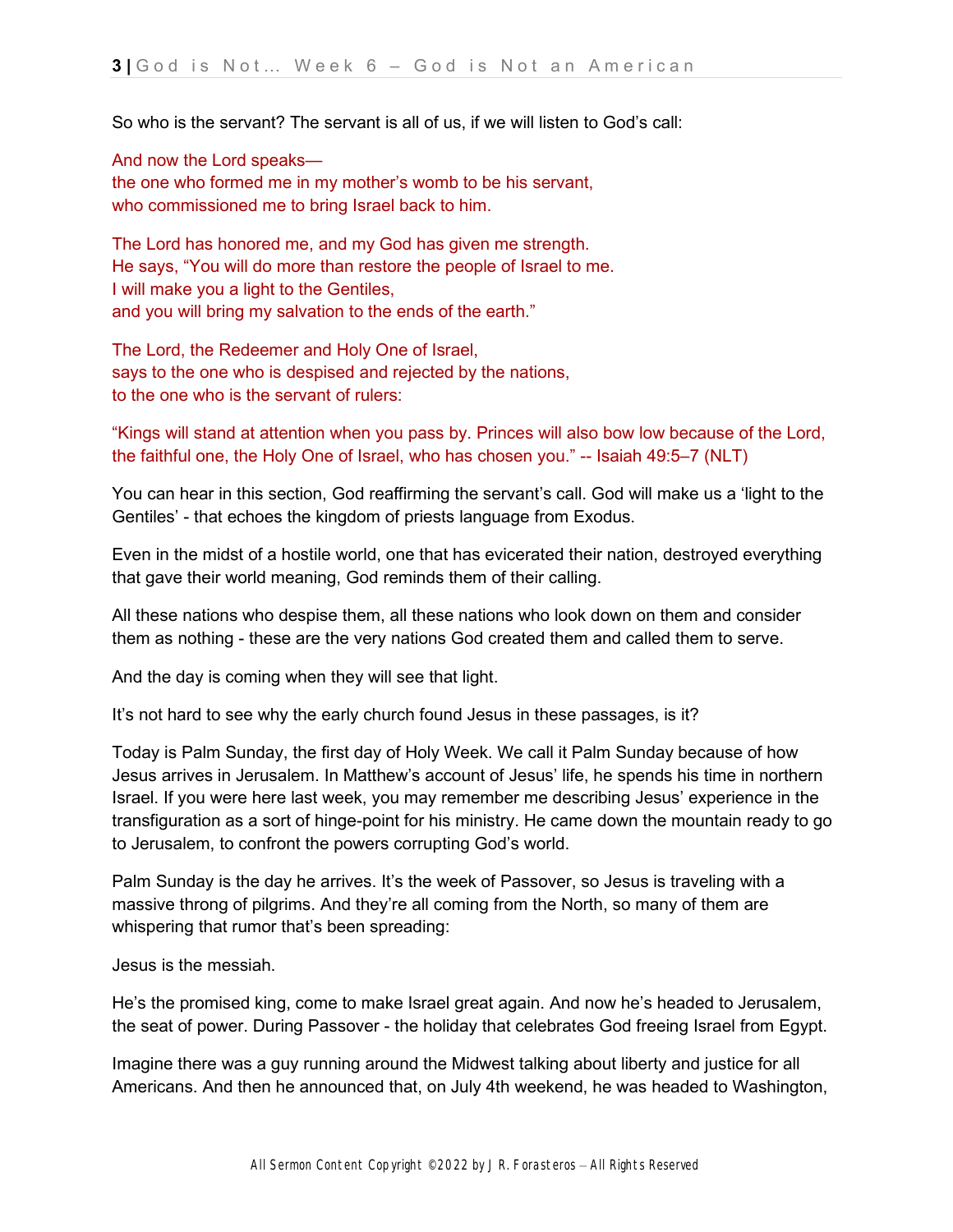D. C. *and* there was a pretty credible rumor that he was George Washington's great, great, great grandson.

You would probably think to yourself, "Huh. Not very subtle." Right?

Jesus' intentions weren't exactly secret either. People were expecting him to raise up an army, drive out Rome, reestablish God's kingdom here on Earth.

And when Jesus arrived, he made sure to enter the city on the same day as Pontius Pilate, the Roman governor of Judea. Pilate entered the city from the West, riding a massive war horse and trailing the infamous Roman legions behind him.

Jesus enters not a warhorse but a donkey. Not an army, but a mass of peasants and pilgrims.

This moment should have clued the people in to what kind of Messiah Jesus was.

He was not a conquering Messiah. He came humbly.

He didn't come to destroy his enemies, but to save them.

This is an important insight: in hoping for a military Messiah, God's people forgot their calling.

God didn't anoint them as special because they were better than everyone else. God chose them to join God in rescuing the world.

It's a short path from "God chose us because *God* is good," to "God chose us because *we* are good."

That distinction is subtle but so important. Israel understood that the Exile, the Roman occupation - these were because they repeatedly refused to *be* God's people, to be that light to the nations. What began as 'God chose us to be a light to the world,' was reduced to 'God chose us' to just 'Chosen'.

In that way, their own national identity became an idol. The very thing God had intended for good - their chosenness - became an obstacle to their fulfilling their calling.

This is the danger of nationalism, friends. We can be grateful for the country in which we live. We can rejoice for the freedoms we enjoy that do not exist other places in the world.

But when our love of country ascends to the place that we can no longer see our country clearly, when we become unable to see the good *and* the bad, we've made our country an idol.

This is what's behind, for instance, the fierce opposition to Critical Race Theory in our country right now. From legislators to parents of school-age kids to pastors, a number of Americans oppose media and curriculum that evaluate American history through the lens of race. Why?

Because it's not very pretty. It's hard to learn that stuff and still have unwavering, uncritical love for your country.